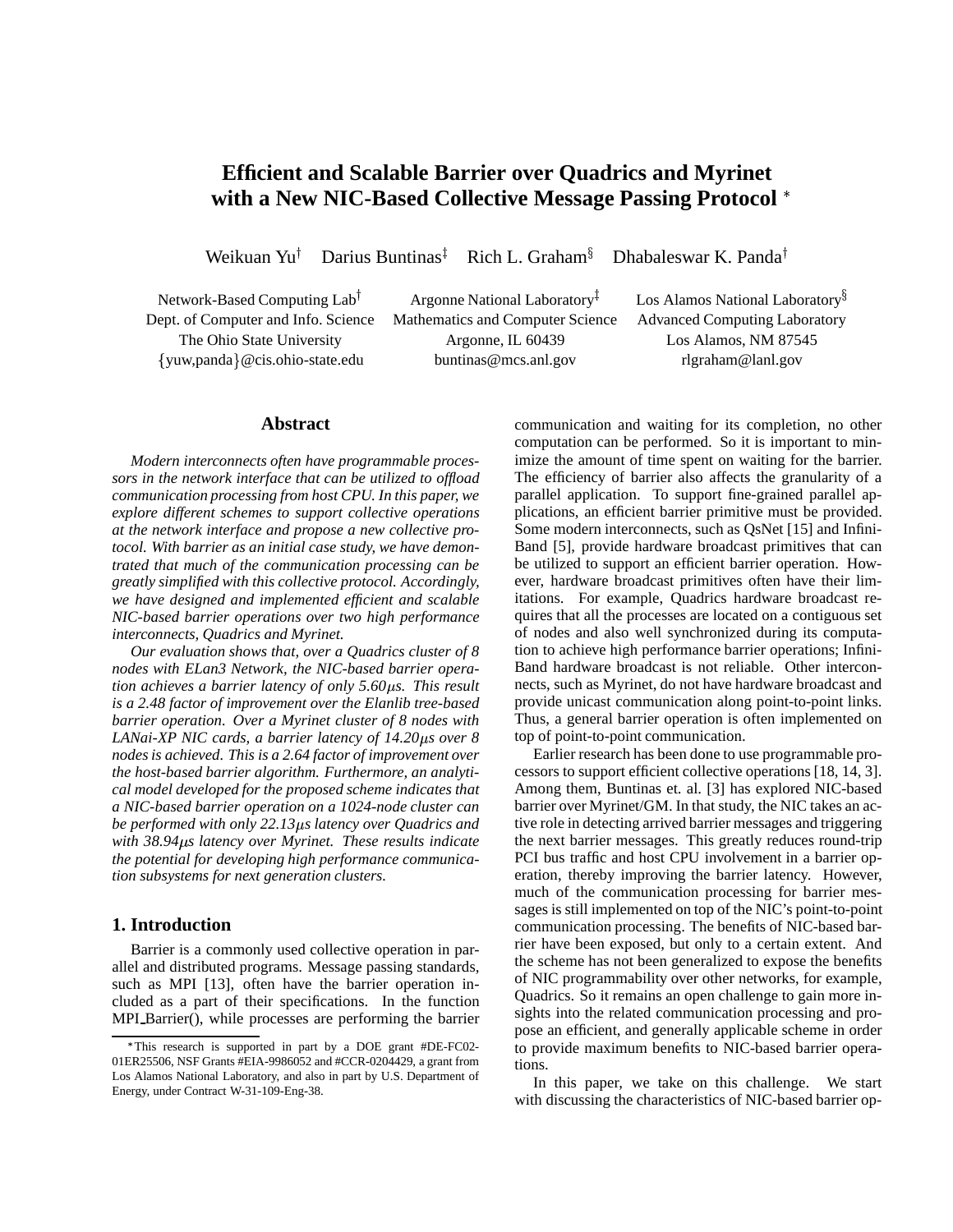erations. We then examine the communication processing tasks for point-to-point operations, including queuing, bookkeeping, packetizing and assembly, flow control and error control, etc. Many of these tasks are redundant for collective operations. We then propose a novel NIC-based collective protocol which performs queuing, bookkeeping, packetizing and error control tasks in a collective manner and eliminates the redundancy wherever possible. With barrier as an initial case study, we have demonstrated that much of the communication processing can be greatly simplified. Accordingly, the proposed scheme is implemented over Myrinet. Furthermore, a similar NIC-based barrier is implemented over Quadrics.

Our evaluation has shown that, over a Quadrics cluster of 8 nodes with ELan3 Network, the NIC-based barrier operation achieves a barrier latency of  $5.60\mu s$ . This result is a 2.48 factor of improvement over the Elanlib tree-based barrier operation. Over a Myrinet cluster of 8 nodes with LANai-XP NIC cards, a barrier latency of  $14.20\mu s$  over 8 nodes is achieved. This is a 2.64 factor of improvement over the host-based barrier algorithm. Our evaluation has also shown that, over a 16-node Myrinet cluster with LANai 9.1 cards, the NIC-based barrier operation achieves a barrier latency of 25.72us, a 3.38 factor of improvement compared to the host-based algorithm. Furthermore, our analytical model suggests that NIC-based barrier operations could achieve a latency of only  $22.13\mu s$  and  $38.94\mu s$ , respectively over a 1024-node Quadrics and Myrinet cluster.

The rest of the paper is structured as follows. In the next section, we explore different NIC-based barrier algorithms and describe the motivation for the NIC-based barrier with a separate collective protocol. Following that, we describe in detail the design issues of the barrier algorithm in the proposed NIC-based collective protocol. Then in Section 4 we give an overview of Quadrics/Elan and Myrinet/GM. An overview of the barrier algorithms considered for our implementation is provided in Section 5. In Sections 6 and 7, we describe our NIC-based barrier operations over Myrinet and Quadrics. The performance results are provided in Section 8. Finally, we conclude the paper in Section 9.

### **2. Motivation**

In this section, we describe general ideas of previous research [3, 4] on NIC-based barrier operations over pointto-point communication. In addition, we explore different ideas to support collective communication and the motivation for NIC-based barrier operations with a separate collective protocol.

#### **2.1. Previous Research on NIC-Based Barrier**

Buntinas et. al. [3, 4] have studied the benefits of offloading barrier operation to the Myrinet Control Program (MCP). With the previous NIC-based barrier scheme, the NIC takes an active role in performing the barrier operation. Host CPU is not involved in the intermediate steps of a barrier operation. The number of round-trip messages across the PCI bus is reduced. However, further investigation into this implementation reveals that it builds the NICbased barrier operation simply on top of the point-to-point communication protocol running on the NIC. The left diagram in Fig. 1 shows how the barrier implementation fits into a user-level protocol (in this case, MCP). With this approach, much of the communication processing is redundant for the nature of barrier operations. It still remains to be examined how much redundant processing is done. Likewise, it is not analyzed how much benefits there are if one can eliminate the redundancy with a separate collective protocol.

### **2.2. The Point-to-Point Communication Protocol at the NIC**

An overview to the communication processing performed by the Myrinet Control Program is presented in Section 4.2. In a NIC control program for a general user-level protocol, this processing can be classified into the following categories of tasks: request queuing, request bookkeeping, data packetization, data assembly, flow control and error control. These tasks are usually well-tuned for pointto-point communication. But to achieve high performance NIC-based collective operations, much of these tasks can be done in a collective manner. This can lead to simplified and reduced processing. Thus a separate communication protocol for the NIC-based collective operations is needed to maximize the benefits.

#### **2.3. Where to Provide Support for Collective Communication?**

The performance of the resulting collective operations are often limited by the underlying user-level protocols. If the user-level protocols only provide point-to-point communication semantics, the programming models have to lay their collective support on top of that. The resulting performance may not be ideal. The NIC-based collective operations can help expose the best performance from the underlying network to these developers. However, as shown in the left diagram of Fig. 1, the earlier NIC-based barrier implementation intercepts the requests for the barrier operations and directly delivers the barrier messages. No efforts have been put to examine how the communication processing tasks are undertaken by the NICs for these regular messages and how to reduce them for barrier operations. Thus this direct scheme of offloading the barrier operation does not achieve maximum benefits.

# **3. A Proposed Scheme to Support NIC-based Barrier Operations**

In this section, we propose a novel scheme with a NICbased collective protocol to eliminate the redundancy described in the last section. Then with barrier operations as the focus in this paper, we describe how the benefits of NIC-based barrier operations can be maximized with this scheme. The associated design issues are also discussed.

We propose a separate protocol at the NIC to perform the communication processing tasks related to collective operations. As shown in Fig. 1, a set of API's for collective opera-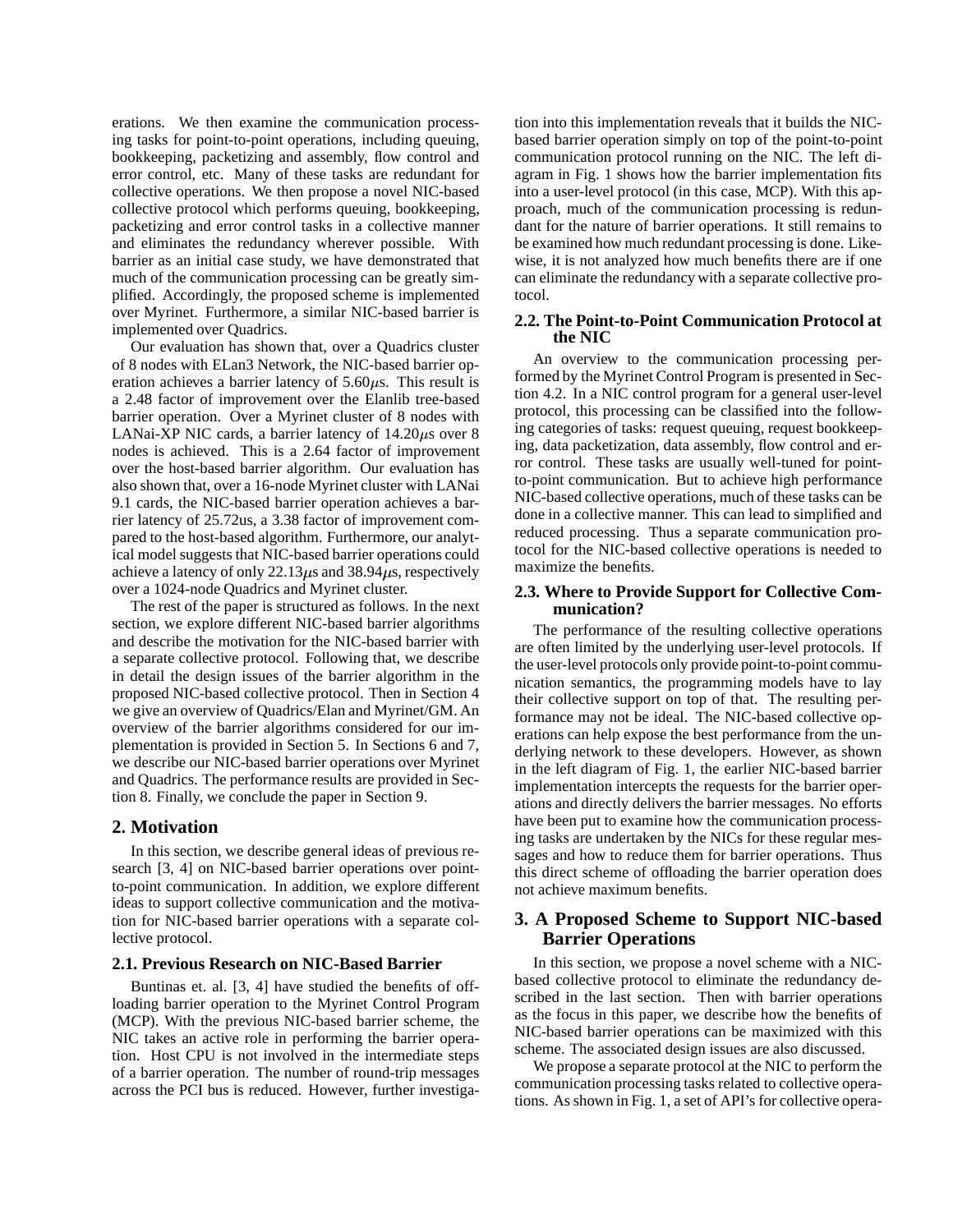

**Fig. 1. Different Schemes to Support NIC-based Collective(Barrier) Operations**

tions can be provided at the user-level. Then the support for these collective operations can be implemented at the NIC. If there is any collective operation that cannot be supported efficiently by the NIC, its implementation can still be laid over point-to-point protocols. Basically, our scheme aims to provide a protocol that collectively performs the message passing tasks necessary for collective operations. For each collective operation, the critical step is to identify the tasks that can be more efficiently put into the collective protocol. In the case of a NIC-based barrier operation, we have identified the following tasks that need to be included in the NIC-based collective protocol.

### **Queuing**

In a parallel system, a NIC must handle multiple communication requests to a peer NIC and also requests to multiple different peer NICs. Each request must go through multiple queues and be scheduled before the message can be transmitted. Thus for a barrier, the arrived message may not immediately lead to the transmission of the next message until the corresponding request gets its turn in the relevant queues. This imposes unnecessary delays into the barrier operations. If we can provide a separate queue for a particular process group, its barrier messages can skip other queues and get transmitted in a much faster manner.

# **Packetization and Assembly**

The sender NIC must packetize the large messages and allocate a send buffer for each of the packet. For that the NIC has to wait for a send buffer to become available and fill up the packet with data before the messaging takes place. Since all the information a barrier message needs to carry along is an integer, if one can utilize a dedicated send buffer for the barrier messages, all these unnecessary waiting for a send buffer can also

be eliminated. At the receiver side, the received barrier message also does not need to go through the queues for data assembly, etc.

### **Bookkeeping**

For each outstanding messaging request, the NIC must perform bookkeeping functions to keep track of its status of every packet transmitted on its behalf. This is rather inefficient for a barrier operation, since there is no data transmission involved. One can just provide a bit vector to record whether all the messages for a barrier operation are completed or not.

#### **Flow/Error Control**

Depending on the reliability feature of the underlying network, the NIC control program may also need to provide flow control and/or error control functions to ensure reliability. The error control for point-topoint messages is usually implemented with a form of timeout/retransmission. Acknowledgments are returned from the receivers to the senders. The NICbased barrier also provides opportunities to have an efficient and simplified error control. For example, we can eliminate all the acknowledgments and provide reliability with a receiver-driven retransmission approach. When a barrier operation fails to complete due to the missing of some barrier messages, NACKs can be sent to the corresponding senders. Thus this reduces the number of actual barrier messages by half and can speed up the barrier operation.

# **4. Overview of Quadrics and Myrinet**

In this section, we describe some background information on two interconnects that provide programmable NIC processors, Quadrics and Myrinet. Quadrics provides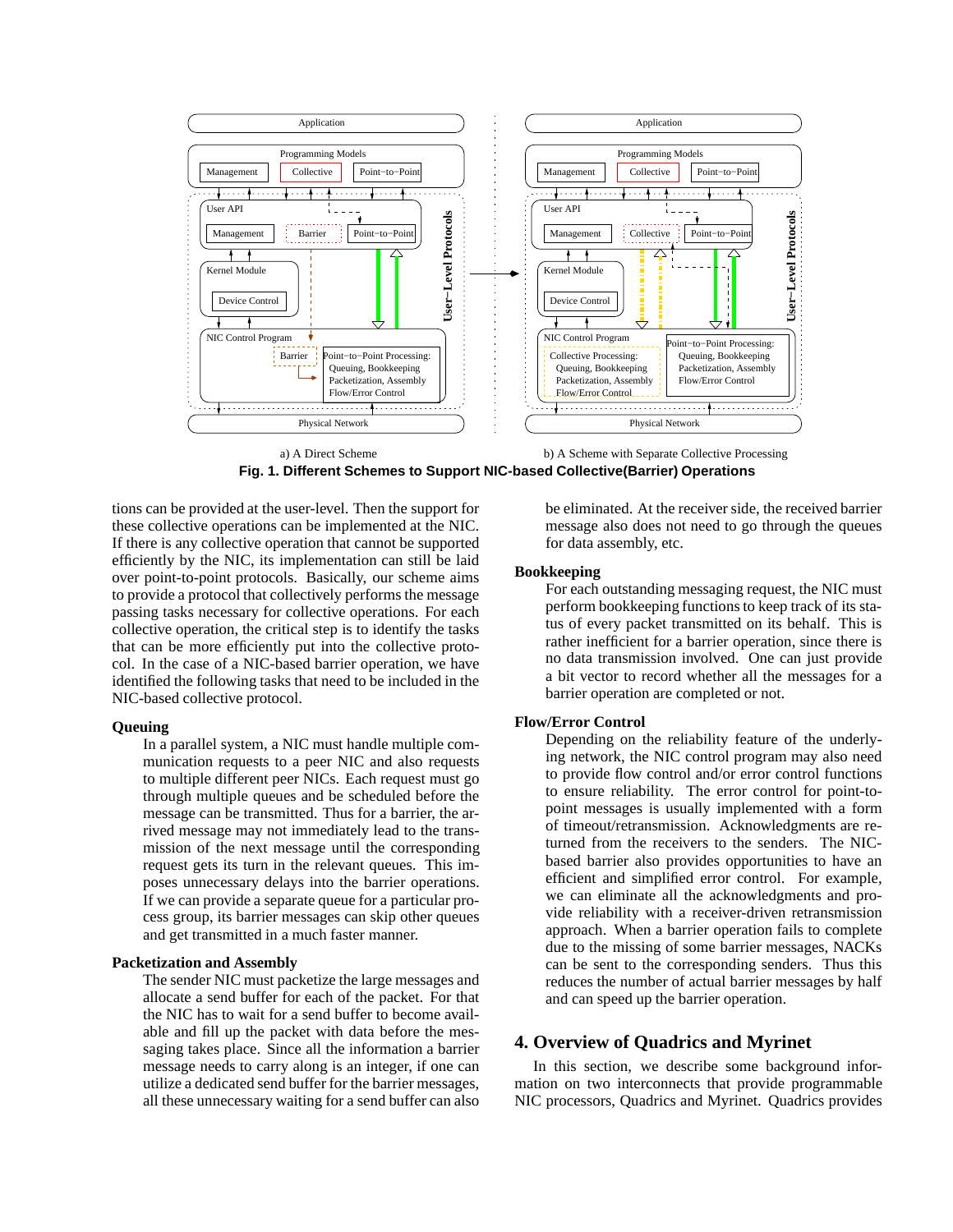hardware-level reliable message passing, while Myrinet does not. The message passing reliability is left to the communication protocol. Designing an efficient reliability scheme is then critical to the performance of the communication protocol over such a network.

#### **4.1. Quadrics and Elanlib**

Quadrics network (QsNet) [15] provides low-latency, high-bandwidth communication with its two building blocks: a programmable Elan network interface card and the Elite switch, which are interconnected in a fat-tree topology. QsNet-II [1] has been released recently, but in the scope of this paper, a Quadrics interconnect with Elan3 network interface cards. We are planning to extend similar studies to QsNet-II once such an system becomes available to us.

**QsNet Programming Library** – QsNet provides the Elan and Elan3 libraries as the interface for its Elan3 network [17]. At the Elan3 level, a process in a parallel job is allocated a virtual process id (VPID). Interprocess communication is supported by an efficient model: remote direct memory access (RDMA). Elan3lib also provides a very useful *chained event* mechanism, which allows one RDMA descriptor to be triggered upon the completion of another RDMA descriptor. A higher-level programming library, Elanlib, extends Elan3lib with point-to-point, tagged message passing primitives (called Tagged Message Ports or Tports) and support for collective operations.

**Barrier in Elanlib** – Elanlib provides two barrier functions, elan gsync() and elan hgsync(). The latter takes advantages of the hardware broadcast primitive and provides a very efficient and scalable barrier operation [16]. However, it requires that the calling processes are well synchronized in their stages of computation [16]. Otherwise, it falls back on the elan gsync() to complete the barrier with a tree-based gather-broadcast algorithm.

#### **4.2. Myrinet and GM**

Myrinet is a high-speed interconnect technology using wormhole-routed crossbar switches to connect all the NICs. GM is a user-level communication protocol that runs over the Myrinet [2] and provides a reliable ordered delivery of packets with low latency and high bandwidth. The basic send/receive operation works as follows.

**Sending a Message** – To send a message, a user application generates a send descriptor, referred to as a *send event* in GM, to the NIC. The NIC translates the event to a *send token* (a form of send descriptor that NIC uses), and appends it to the send queue for the desired destination. With outstanding send tokens to multiple destinations, the NIC processes the tokens to different destinations in a round-robin manner. To send a message for a token, the NIC also has to wait for the availability of a send packet, i.e., the send buffer to accommodate the data. Then the data is DMAed from the host buffer into the *send packet* and injected into the network. The NIC keeps a *send record* of the sequence number and the time for each packet it has sent. If the acknowledgment is not received within the timeout period, the sender will retransmit the packet. When all the send records are acknowledged, the NIC will pass the send token back to the host.

**Receiving a Message** – To receive a message, the host provides some registered memory as the receive buffer by preposting a receive descriptor. A posted receive descriptor is translated into a *receive token* by the NIC. When the NIC receives a packet, it checks the sequence number. An unexpected packet is dropped immediately. For an expected packet, the NIC locates a receive token, DMAs the packet data into the host memory, and then acknowledges the sender. When all the packets for a message have been received, the NIC will also generate a *receive event* to the host process for it to detect the arrived message.

# **5. Overview of Barrier Algorithms**

In this section, we give a brief introduction to general barrier algorithms. Note that we focus on the algorithms for the barrier operation on top of point-to-point communication. Barrier operations on top of hardware broadcast have been studied in [16] and [9].

#### **5.1. General Algorithms**

Without using hardware barrier/broadcast primitives, a barrier operation typically requires the exchange of multiple point-to-point messages between processes. Typically it is implemented by one of the following three algorithms: gather-broadcast [11], pairwise-exchange [8] and dissemination [9].



**Gather-Broadcast** – As shown in Fig. 2, processes involved in a barrier form a tree-based topology. All the barrier messages are propagated up the tree and combined to the root, which in turn broadcasts a message down the tree to have other processes exit the barrier. For a group of  $N$ participating nodes, this algorithm takes  $(2log_d N)$  steps, where  $d$  is the degree of the tree.

**Pairwise-Exchange** – This is a recursive doubling algorithm used in the popular MPICH [8] distribution. As shown in Fig. 3, at step m, process i and j, where  $j = i \wedge 2^m$ ,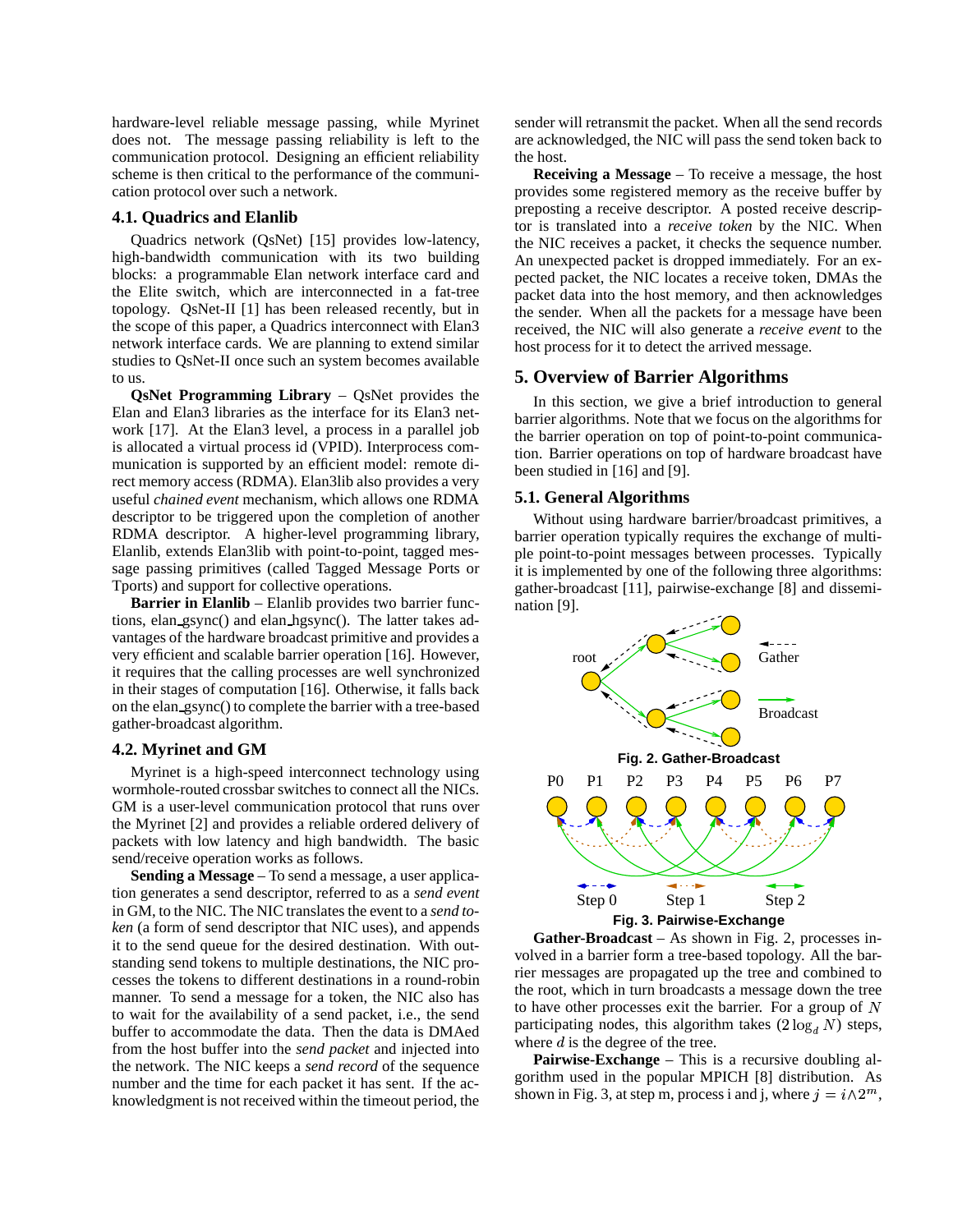

are paired up and exchange messages. For a group of  $N$  participating nodes, this algorithm takes  $\log_2 N$  steps, when N have to go the is a power of two. If  $N$  is not a power of two, two additional steps needs to be performed. Let M be the largest power of 2 and less than N. At the very beginning, process i sends a message to processes j, where  $i \geq 2^m$  and  $j = i - 2^m$ . Then the low ranked M processes perform pairwise exchange for the barrier. At the very end, process j notifies process i to exit the barrier. This algorithm takes  $(\lfloor \log_2 N \rfloor + 2)$  steps for non-power of two number of nodes.

**Dissemination** – This dissemination algorithm is also described in [12]. As shown in Fig. 4, in step  $m$ , process *i* sends a barrier message to process *j*, where  $j =$  $(i + 2<sup>m</sup>)modN$ . Essentially, barrier messages are disseminated around processes so that each process is able to collect the barrier information from its left  $2^{m+1}$  processes by step m. This algorithm takes  $\lceil \log_2 N \rceil$  steps, irrespective of whether N is a power of two or not.

#### **5.2. Choosing the Right Algorithm**

From the earlier description, it is clear that the gatherbroadcast algorithm requires more steps for a barrier operation. Buntinas et. al. [3, 4] also have found that the pairwise-exchange algorithm generally performs better than the gather-broadcast algorithm. Thus for the proposed NICbased barrier in this paper, we have chosen to implement and compare the pairwise-exchange and dissemination algorithms.

# **6. Implementation of the Proposed NIC-Based Barrier over Myrinet**

In this section, we describe the NIC-based barrier over Myrinet/GM. We have explored many of the challenging issues in our earlier work with GM-1.2.3 [3, 4]. As having discussed in Section 3, we choose to create a separated protocol to process the barrier messages. We believe that reimplementing the previous work over GM-2.0.3 would lead to the same amount of relative improvement since the NICbased barrier is mainly dependent on the number of messages and processing steps to be performed. Solutions from the earlier work for some of the challenges have been incorporated into this new protocol. Other challenging issues related to the new barrier protocol are described in this section.

#### **6.1. Queuing the Barrier Operations**

As described in Section 4.2, MCP processes the send tokens to different destinations in a round robin fashion. Send tokens to the same destination are processed in a FIFO manner. So the send tokens for barrier operations must go

through multiple queues before their messages can be transmitted. This is enforced to the initial barrier message (e.g., in Step 1 of the pairwise-exchange algorithm) and also the barrier message that needs to be transmitted immediately when an earlier barrier message arrives. It is rather inefficient to have the NIC-based barrier operations put up with so much waiting. We created a separate queue for each group of processes, and enqueued only one send token for every barrier operation. Then the barrier messages do not have to go through the queues for multiple destinations. With this approach, the send token for the current barrier operation is always located at the front of its queue. Both the initial barrier message and the ones that need to be triggered later no longer need to go through the queues for the corresponding destinations.

#### **6.2. Packetizing the Barrier Messages**

Within the Myrinet Control Program, to send any message, the sender NIC must wait for a send packet to become available and fill up the packet with data. So to complete a barrier operation, it is inevitable for the sender NIC to go through multiple rounds of allocating, filling up and releasing the send packets. Since all the information a barrier message needs to carry along is an integer, it is much more efficient if a static send packet can be utilized to transmit this integer and avoid going through multiple rounds of claiming/releasing the send packets.

This static send packet can be very small since it only carries an integer. One can allocate an additional short send packet for each group of processes. However, there is a static send packet to each peer NIC in MCP, which is used for fast transmission of ACKs. We pad this static packet with an extra integer and utilize it in our implementation. With this approach, all the packetizing (including packets claiming and releasing) needed for transmitting regular messages is avoided for the barrier messages.

### **6.3. Bookkeeping and Error Control for Barrier Messages**

The Myrinet Control Program provides bookkeeping and error control for each packet that has been transmitted. This is to ensure the reliable delivery of packets. One acknowledgment must be returned by the receiver in order for the sender to release the bookkeeping entries, i.e., a send record in MCP. When a sender NIC fails to receive the ACK within a timeout period specified in the send record, it retransmits the packet. Besides creating multiple send records and keeping track of them, this also generates twice as many packets as the number of barrier messages. It is desirable to design a better way to provide the bookkeeping and error control for the barrier operations based on its collective nature.

For the bookkeeping purpose, we create only a send record for a barrier operation. Within the send record, a bit vector is provided to keep track of the list of barrier messages. When the barrier operation starts, a time-stamp is also created along with the send record. In addition, an approach called receiver-driven retransmission is provided to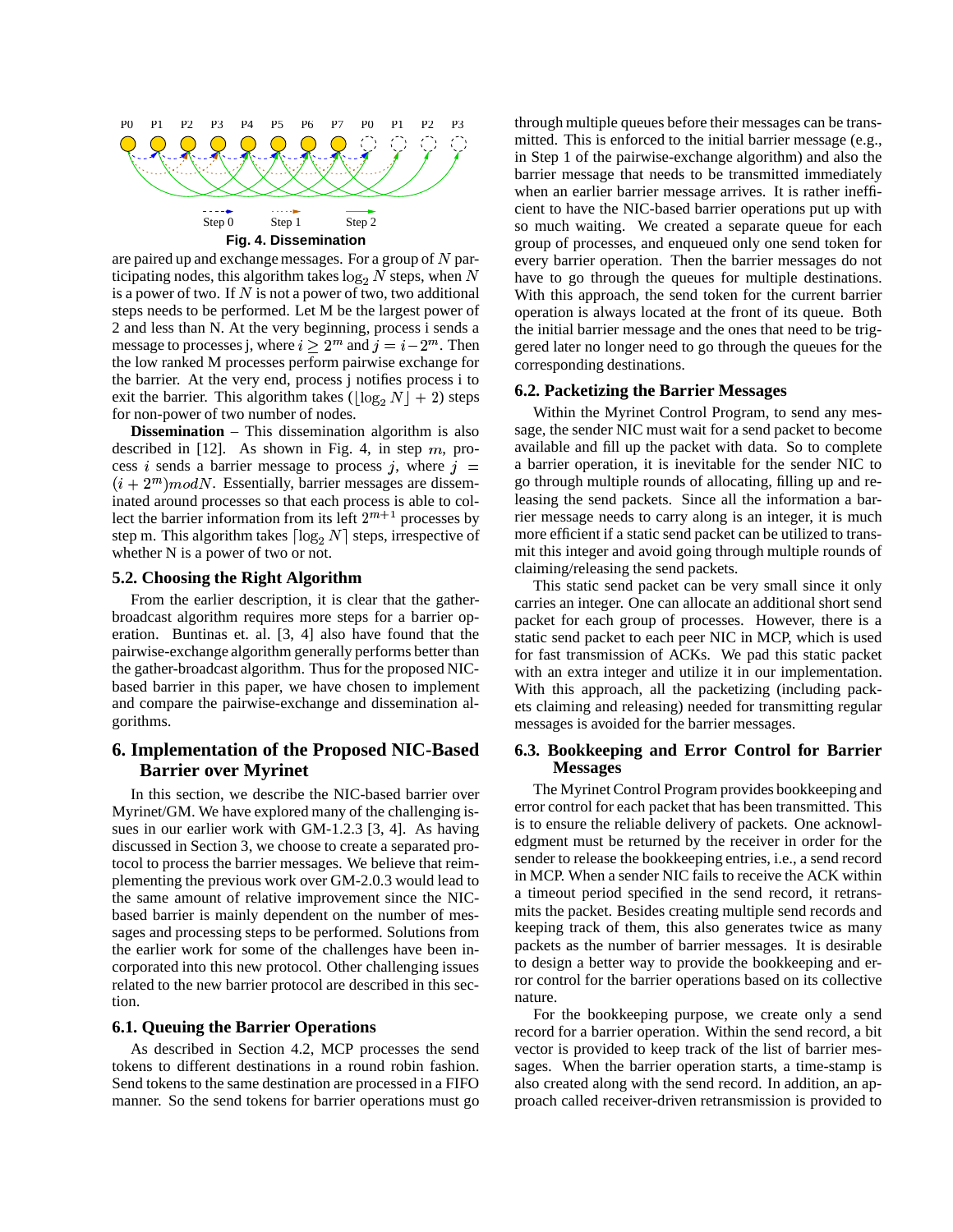ensure reliable delivery of barrier messages. The receiver NICs of the barrier messages no longer need to return acknowledgments to the sender NICs. If any of the expected barrier messages is not received within the timeout period, a NACK will be generated from the receiver NIC to the corresponding sender NIC. The sender NIC will then retransmit the barrier message. Taken together, these enhancements ensure the reliable delivery with the minimal possible overhead and also reduce the number of total packets by half compared to the reliability scheme for the regular messages. Thus, it promises a more efficient solution for barrier operation.

# **7. Implementation of the Proposed NIC-Based Barrier over Quadrics**

In this section, we describe the NIC-based barrier over Quadrics. Quadrics provides salient mechanisms to program the NIC to support collective operations [14], e.g., threads running in the NIC or chained RDMA descriptors. Thus it is rather convenient to implement NIC-based barrier operation over Quadrics.

Since a barrier operation typically involves no data transfer, all messages communicated between processes just serve as a form of notification, indicating that the corresponding processes have reached the barrier. Over Quadrics/Elan, RDMA operation with no data transfer can be utilized to fire a remote event, which serves as a kind of notification to the remote process. Although Elan threads can be created and executed by the thread processor to process the events and chain RDMA operationstogether, an extra thread does increase the processing load to the Elan NIC. With either pairwise-exchange or dissemination algorithm, all that needed is to chain the multiple RDMA operations together to support a NIC-based barrier.

We have chosen not to set up an additional thread to support NIC-based barrier, and instead, set up a list of chained RDMA descriptors at the NIC from user-level. The RDMA operations are triggered only upon the arrival of a remote event except the very first RDMA operation, which the host process triggers to initiate a barrier operation. The completion of the very last RDMA operation will trigger a local event to the host process and signify the completion of the barrier.

### **8. Performance Evaluation**

In this section, we describe the performance evaluation of our implementation. The experiments were conducted on two clusters. One is a 16-node cluster of quad-SMP 700 MHz Pentium-III, each equipped with 1GB DRAM and 66MHz/64bit PCI bus. This cluster is connected with both a Myrinet 2000 network and a QsNet/Elan3 network (with only 8 nodes). The Myrinet NICs have 133MHz LANai 9.1 processors and 2MB SRAM. The QsNet network consists of a dimension two, quaternary fat tree switch, Elite-16, and Elan3 QM-400 cards. The other system is a cluster of 8-node SuperMicro SUPER P4DL6, each with dual Intel Xeon 2.4GHz processors, 512MB DRAM, PCI-X 133MHz/64-bit bus. This cluster is only connected with Myrinet 2000 network and NICs with 225MHz LANai-XP processors and 2MB SRAM. Our NIC-based implementation over Myrinet is based on GM-2.0.3. The NIC-based implementation over Quadrics is based on 5.2.7 quadrics release and Elanlib-1.4.3-2.

#### **8.1. NIC-Based Barrier over Myrinet**



**Fig. 5. Performance Evaluation of NIC-based and Host-Based Barrier Operations with Myrinet LANai-9.1 Cards on a 16-node 700MHz cluster**



# **Fig. 6. Performance Evaluation of NIC-based and Host-Based Barrier Operations with Myrinet LANai-XP Cards on an 8-node 2.4GHz cluster**

We tested the latency of our NIC-based barrier operations and compared it to the host-based barrier operations. Our tests were performed by having the processes execute consecutive barrier operations. To avoid any possible impact from the network topology and the allocation of nodes, our tests were performed with random permutation of the nodes. We observed only negligible variations in the performance results. The first 100 iterations were used to warm up the nodes. Then the average for the next 10,000 iterations was taken as the latency. We compared the performance for both the pairwise-exchange and dissemination algorithms.

Fig. 5 shows the barrier latencies of NIC-based and host-based barriers for both algorithms over the 16-node quad-700MHz cluster with LANai 9.1 cards. With either pairwise-exchange (PE) or dissemination (DS) algorithm, the NIC-based barrier operations reduce the barrier latency, compared to the host-based barrier operations. The pairwise-exchange algorithm tends to have a larger latency over non-power of two number of nodes for the extra step it takes. Over this 16-node cluster, a barrier latency of  $25.72\mu s$  is achieved with both algorithms. This is a 3.38 factor of improvement over host-based barrier operations. Using the direct NIC-based barrier scheme on the same clus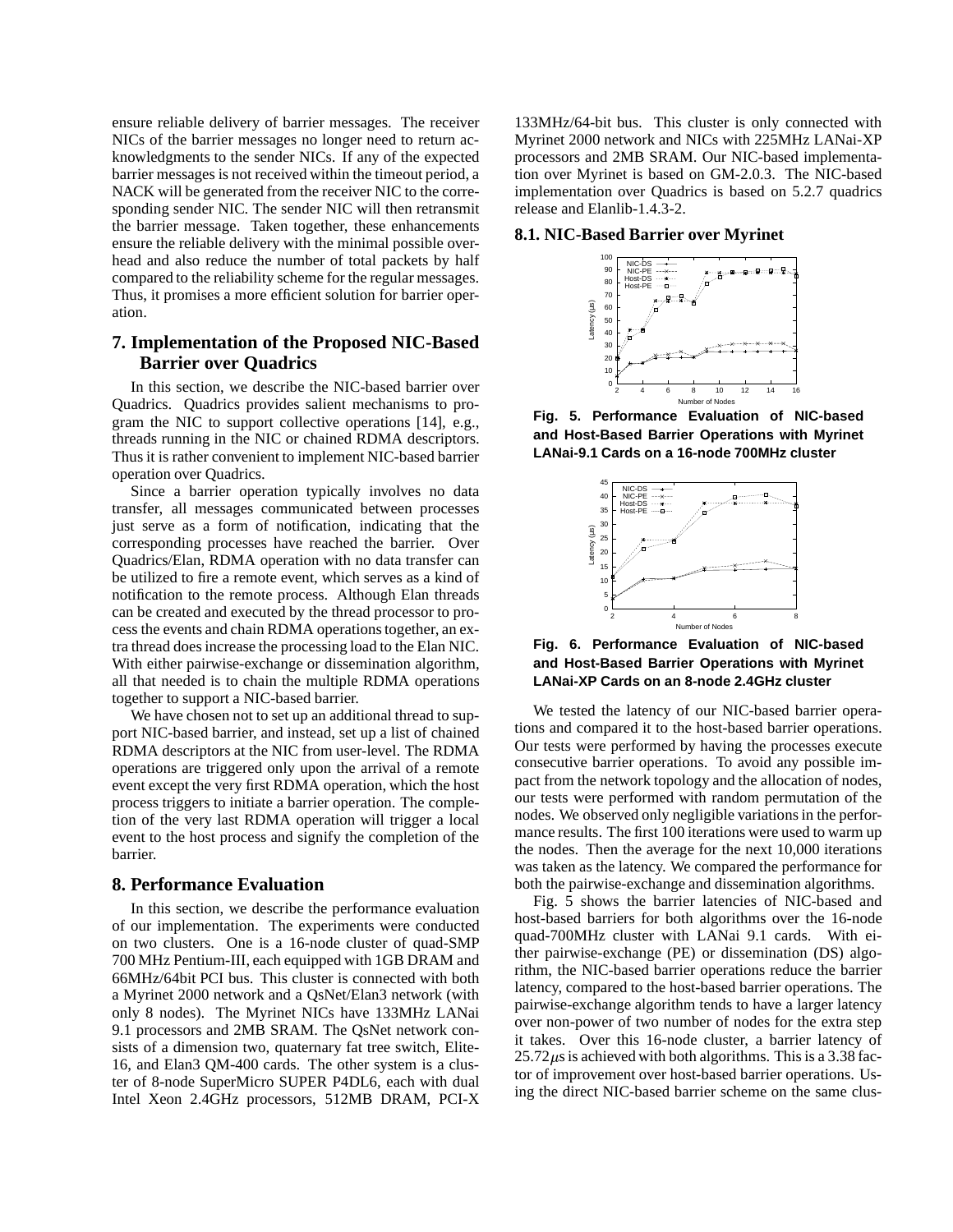ter, our earlier implementation [3, 4], achieved 1.86 factor of improvement using LANai 7.2 cards. The earlier work was done over GM-1.2.3 and not maintained as new versions of GM are released. We believe that the same amount of relative improvement (1.86) would have been achieved if the previous work was reimplemented over GM-2.0.3 since the NIC-base barrier is mainly dependent on the number of messages and processing steps to be performed. Although, direct comparisons are not available, the difference in the improvement factors over the common denominator (hostbased barrier operations) suggests that our new scheme provides a large amount of relative benefits.

Fig. 6 shows the barrier latencies of NIC-based and host-based barriers for both algorithms over the eight-node 2.4GHz Xeon cluster with LANai-XP cards. Similarly, the NIC-based barrier operation reduces the barrier latency compared to the host-based barrier operation. Over this eight node cluster, a barrier latency of  $14.20\mu s$  is achieved with both algorithms. This is a 2.64 factor of improvement over the host-based implementation. The reason that the factor of improvement becomes smaller on this cluster is because this cluster has a much larger ratio of host CPU speed to NIC CPU speed and also a faster PCI-X bus. Thus the benefits from the reduced host involvement and I/O bus traffic are smaller.

#### **8.2. NIC-Based Barrier over Quadrics**

Over an eight-node Quadrics/Elan3 cluster, we tested the latency of our NIC-based barrier operations and compared them to the elan hgsync() function provided in Elanlib, The performance of elan hgsync() is tested with hardware broadcast either enabled or disabled. Our tests were performed by having the processes perform consecutive barrier operations. The first 100 iterations were used to warm up the nodes. Then the average for the next 10,000 iterations was taken as the latency. The performance for both the pairwise-exchange and dissemination algorithms are compared to the elan hgsync() operation.

Fig. 7 shows the barrier latencies of NIC-based barrier operations (shown as NIC-Barrier-DS and NIC-Barrier-PE in the figure). The hardware barrier, elan hgsync() achieves a barrier latency of  $4.20\mu s$ . For a small number of nodes, the hardware barrier performs worse than the NIC-based barrier operation. This is because the hardware barrier is implemented with an atomic test-and-set operation down the NIC, which requires a higher number of network transactions. For a large number of nodes, the hardware barrier performs better but it requires that the involving processes be well synchronized. This is hardly the case for parallel programs over large size clusters. Compared to tree-based barrier operation elan gsync(), our NIC-based barrier operation has a much reduced barrier latency. Note here that the hardware broadcast primitive is disabled for a purely tree-based barrier with elan gsync(). With non-power of two number of nodes, the pairwise-exchange algorithm performs better than the dissemination algorithm over Quadrics. This is because Quadrics Elan cards is very efficient in coping with the hot-spot RDMA operations [10], which reduces

the effects of the steps for registering and releasing nonpower two processes in a barrier operation. Over this eight node cluster, a barrier latency of  $5.60\mu s$  is achieved with both algorithms. This is a 2.48 factor of improvement over elan hgsync() when the hardware broadcast is not available.



**Fig. 7. Performance Comparisons of Barrier implementations over Quadrics/Elan3 on an 8-node 700MHz cluster**



#### **8.3. Scalability of the Proposed NIC-Based Barrier**

As the size of parallel system reaches thousands, it is important for parallel applications to be able to run over larger size systems and achieve corresponding parallel speedup. This requires that the underlying programming models provide scalable communication, in particular, scalable collective operations. Thus it is important to find out how the NIC-based barrier operations can scale over larger size systems.

Since the NIC-based barrier operations with the dissemination algorithm exhibits a consistent behavior as the system size increases, we choose its performance pattern to model the scalability over different size systems. We formulate the latency for NIC-based barrier with the following equation.

$$
T_{barrier} = T_{init} + (\lceil log_2\,N \rceil - 1)*T_{trig} + T_{adj}
$$

In this equation,  $T_{init}$  is the average NIC-based barrier latency over two nodes, where each NIC only sends an initial barrier message for the entire barrier operation;  $T_{trig}$  is the average time for every other message the NIC needs to trigger when having received an earlier message; and  $T_{adj}$  is provided as the adjustment factor. The adjustment factor is needed to reflect the effects from other aspects of the NICbased barrier, e.g., reduced PCI bus traffic and the overhead of bookkeeping. Through mathematical analysis, we have derived Myrinet NIC-based barrier latency as  $T_{barrier}$  =  $3.60 + ( \lceil log_2 N \rceil - 1) * 3.50 + 3.84$  for 2.4GHz Xeon clus